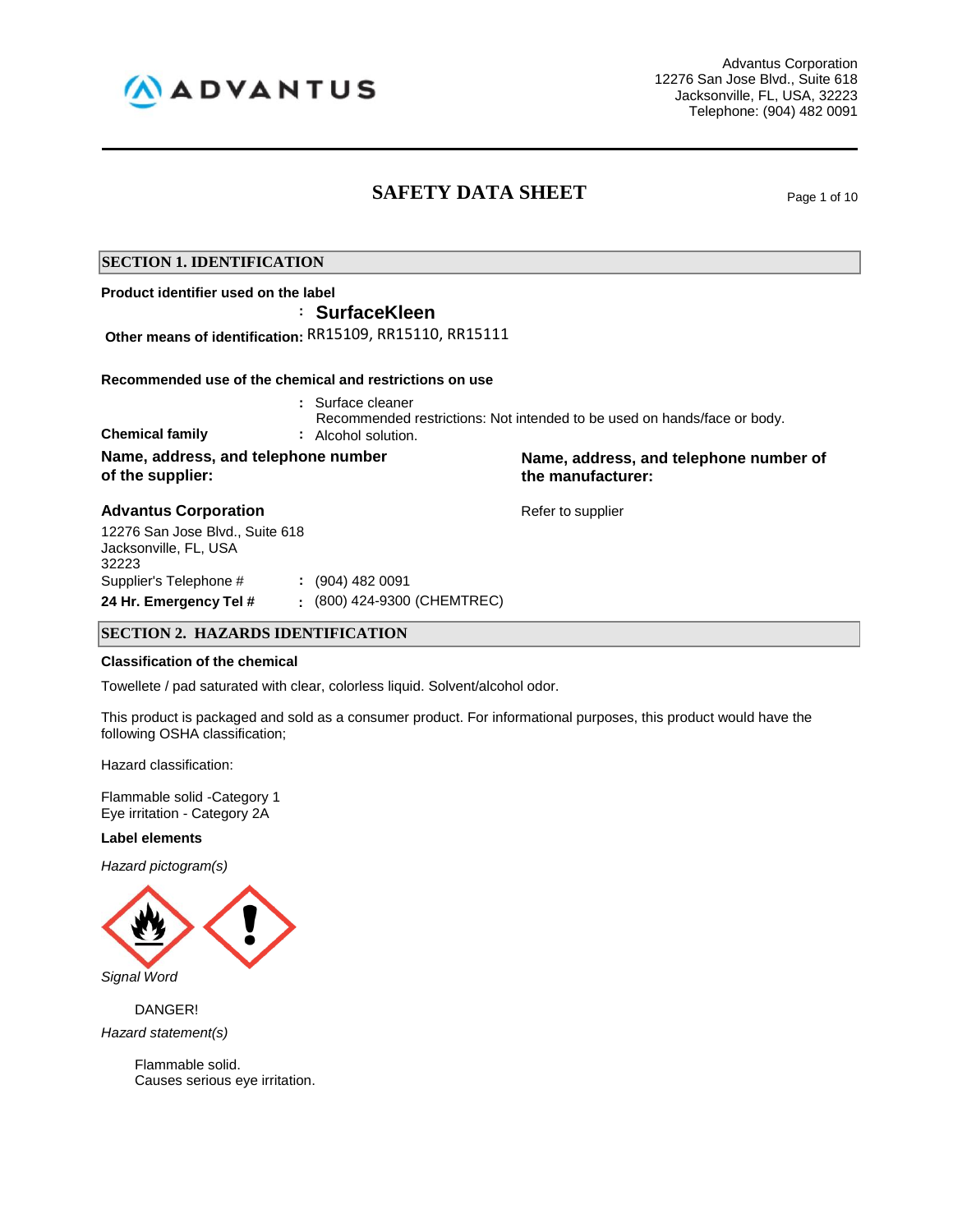

Advantus Corporation 12276 San Jose Blvd., Suite 618 Jacksonville, FL, USA, 32223 Telephone: (904) 482 0091

# **SAFETY DATA SHEET**

Page 2 of 10

*Precautionary statement(s)*

Keep away from heat, open flames and hot surfaces. - No smoking. Ground and bond container and receiving equipment. Wash thoroughly after handling. Wear protective gloves and eye/face protection.

IF ON SKIN (or hair): Take off immediately all contaminated clothing. Rinse skin with water/shower. IF IN EYES: Rinse cautiously with water for several minutes. Remove contact lenses, if present and easy to do. Continue rinsing. If eye irritation persists: get medical advice/attention. In case of fire: Use water fog, dry chemical, CO2 or 'alcohol' foam to extinguish.

Store in a well-ventilated place. Keep cool. Store locked up.

Dispose of contents/container in accordance with local/regional/national/international regulations.

## **Other hazards**

Other hazards that do not result in classification: Ingestion may cause gastrointestinal irritation, nausea, vomiting and diarrhea. May cause an allergic skin reaction (e.g. hives, rash) in some hypersensitive individuals.

# **SECTION 3. COMPOSITION/INFORMATION ON INGREDIENTS**

**Mixture** 

| <b>Chemical name</b> | Common name and synonyms | CAS #   | Concentration (% by weight) |
|----------------------|--------------------------|---------|-----------------------------|
| 2-Propanol           | Isopropyl alcohol        | 67-63-0 | $70.0 - 90.0$               |

The exact concentrations of the above listed chemicals are being withheld as a trade secret.

# **SECTION 4. FIRST-AID MEASURES**

#### **Description of first aid measures**

| Ingestion    | : Not an expected route of entry. In the case of accident or if you feel unwell, seek<br>medical advice immediately (show the label where possible).                                                                                  |
|--------------|---------------------------------------------------------------------------------------------------------------------------------------------------------------------------------------------------------------------------------------|
| Inhalation   | : Not an expected route of entry. Call a POISON CENTER or doctor/physician if you feel<br>unwell.                                                                                                                                     |
| Skin contact | : Get medical attention if irritation develops and persists. Wash off with soap and plenty<br>of water.                                                                                                                               |
| Eye contact  | : For eye contact, flush with running water for at least 15 minutes. Obtain medical<br>attention if irritation persists.                                                                                                              |
|              | Most important symptoms and effects, both acute and delayed                                                                                                                                                                           |
|              | Causes serious eye irritation. Symptoms may include redness, pain, tearing and<br>conjunctivitis. Direct skin contact may cause temporary redness. Ingestion may cause<br>gastrointestinal irritation, nausea, vomiting and diarrhea. |

#### **Indication of any immediate medical attention and special treatment needed**

**:** Treat symptomatically.

# **SECTION 5. FIRE-FIGHTING MEASURES**

# **Extinguishing media**

*Suitable extinguishing media*

**:** Use water fog or fine spray, foams, carbon dioxide or dry chemical.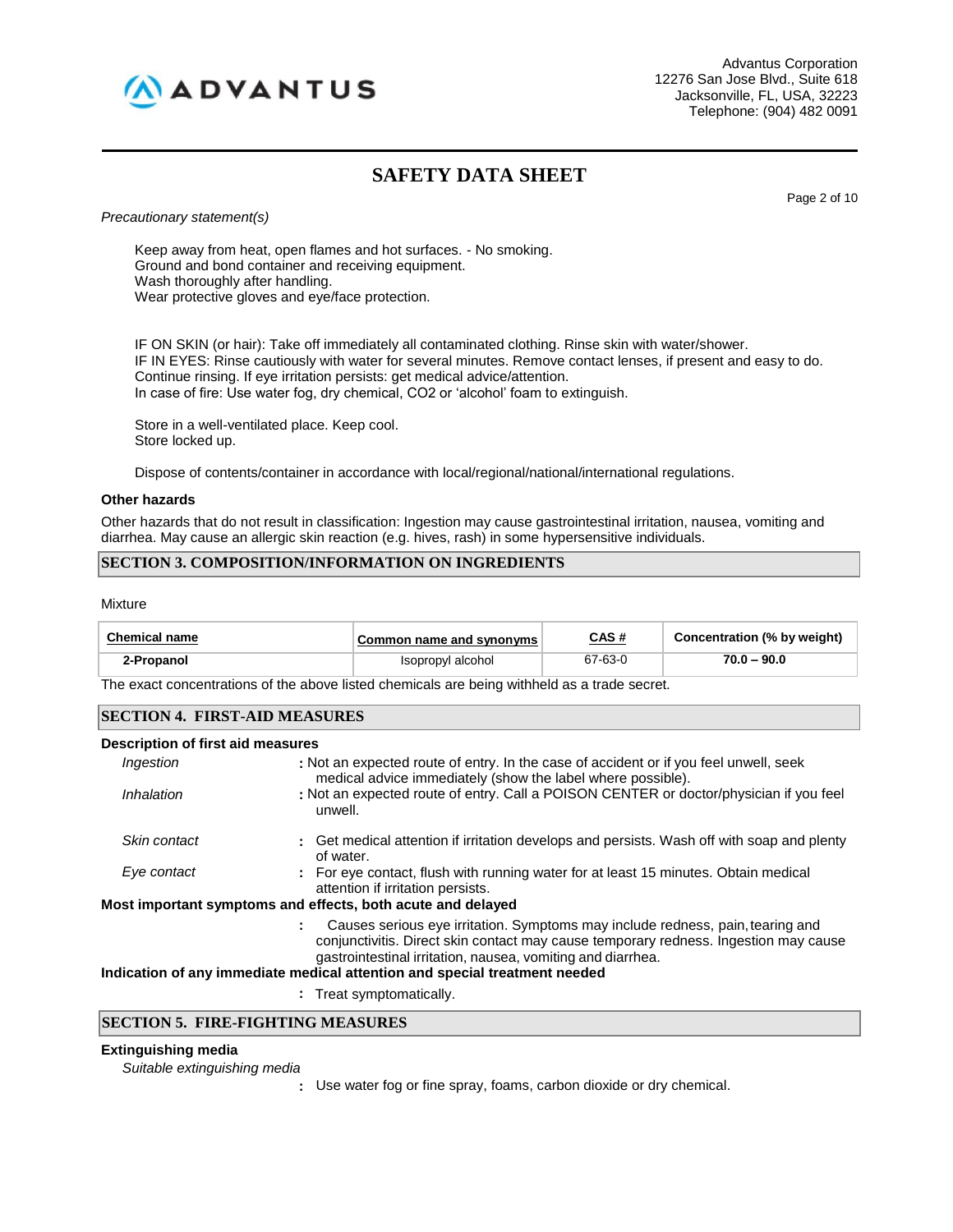

# **SAFETY DATA SHEET** Page 3 of 10

*Unsuitable extinguishing media***:** Do not use a solid water stream as it may scatter and spread fire.

### **Special hazards arising from the substance or mixture / Conditions of flammability**

**:** Flammable solid May be ignited by open flames and sparks.

**Flammability classification (OSHA 29 CFR 1910.106)**

**:** Flammable solid.

**Hazardous combustion products**

**:** Carbon oxides

## **Special protective equipment and precautions for firefighters**

*Protective equipment for fire-fighters*

**:** Firefighters must use standard protective equipment including flame retardant coat, helmet with face shield, gloves, rubber boots, and in enclosed spaces, SCBA.

*Special fire-fighting procedures*

**:** Fight fires from a safe distance. Move containers from fire area if safe to do so. Water spray may be useful in cooling equipment exposed to heat and flame.

## **SECTION 6. ACCIDENTAL RELEASE MEASURES**

#### **Personal precautions, protective equipment and emergency procedures**

**:** Restrict access to area until completion of clean-up. Ensure clean-up is conducted by trained personnel only. Individuals involved in the cleanup must wear appropriate personal protective equipment.

**Environmental precautions :** Do not allow material to contaminate ground water system. For large spills, dike the area to prevent spreading.

## **Methods and material for containment and cleaning up**

**:** Wipe up with absorbent material (e.g. cloth, fleece).

#### **Special spill response procedures**

**:** If a spill/release in excess of the EPA reportable quantity is made into the environment, immediately notify the national response center in the United States (phone: 1-800-424-8802). US CERCLA Reportable quantity (RQ): None.

## **SECTION 7. HANDLING AND STORAGE**

#### **Precautions for safe handling : Conditions for safe storage : Incompatible materials :** Use only in well-ventilated areas. Do not ingest or swallow. Avoid breathing vapours. Wash thoroughly after handling. Keep away from heat, sparks and open flames. Store in a cool, dry, well-ventilated area. Store away from incompatible materials. No smoking in the area. Strong oxidizing agents; Strong acids.; Alkali metals; Aluminium.

# **SECTION 8. EXPOSURE CONTROLS / PERSONAL PROTECTION**

| <b>Exposure Limits:</b> |                  |             |                            |                  |
|-------------------------|------------------|-------------|----------------------------|------------------|
| <b>Chemical Name</b>    | <b>ACGIH TLV</b> |             | <b>OSHA PEL</b>            |                  |
|                         | <b>TWA</b>       | <b>STEL</b> | <b>PEL</b>                 | <b>STEL</b>      |
| 2-Propanol              | $200$ ppm        | 400 ppm     | 400 ppm (980<br>$mg/m^3$ ) | N/A <sub>v</sub> |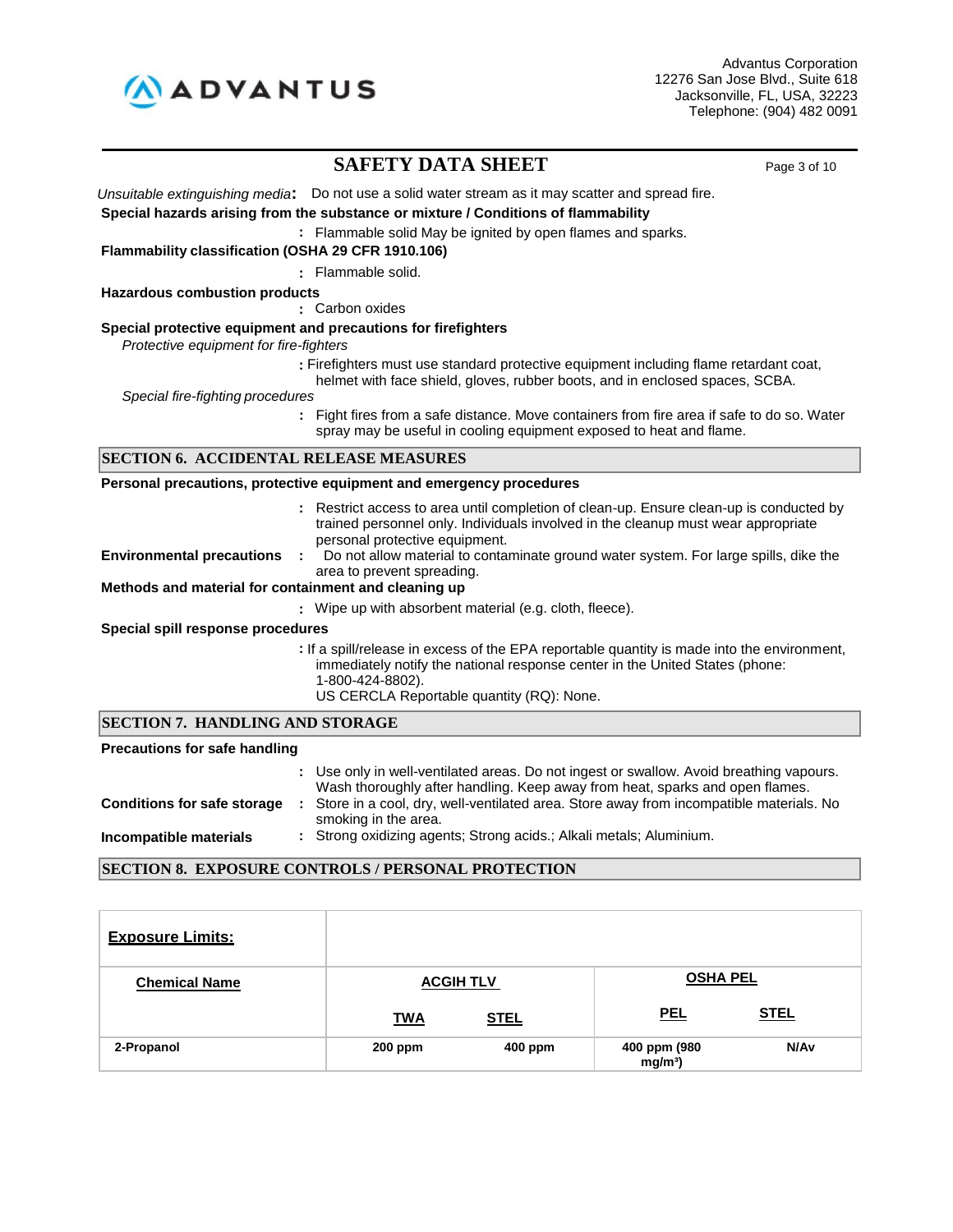

Page 4 of 10

| <b>Exposure controls</b> |
|--------------------------|
|--------------------------|

| Ventilation and engineering measures                |                                                                                                                                                                            |  |  |
|-----------------------------------------------------|----------------------------------------------------------------------------------------------------------------------------------------------------------------------------|--|--|
|                                                     | : Ensure adequate ventilation, especially in confined areas. Use general or local<br>exhaust ventilation to maintain air concentrations below recommended exposure limits. |  |  |
| <b>Respiratory protection</b>                       | : Not required in adequately ventilated areas.<br>: Not required under normal conditions of handling.                                                                      |  |  |
| <b>Skin protection</b>                              |                                                                                                                                                                            |  |  |
| Eye / face protection                               | : Not required under normal conditions of handling.                                                                                                                        |  |  |
| Other protective equipment :                        | Other equipment may be required depending on workplace standards.                                                                                                          |  |  |
| <b>General hygiene considerations</b>               | : Avoid breathing vapour or mist. Do not ingest. Do not eat, drink or smoke when using                                                                                     |  |  |
|                                                     | this product. Upon completion of work, wash hands before eating, drinking, smoking or<br>use of toilet facilities.                                                         |  |  |
|                                                     | <b>SECTION 9. PHYSICAL AND CHEMICAL PROPERTIES</b>                                                                                                                         |  |  |
|                                                     |                                                                                                                                                                            |  |  |
| Appearance<br><b>Odour</b>                          | : Towellete / pad saturated with clear, colorless liquid.<br>Solvent/alcohol odor.                                                                                         |  |  |
|                                                     |                                                                                                                                                                            |  |  |
| <b>Odour threshold</b>                              | $: 22$ ppm<br>$: 7-9$                                                                                                                                                      |  |  |
| рH                                                  |                                                                                                                                                                            |  |  |
| Melting Point/Freezing point: Not available.        |                                                                                                                                                                            |  |  |
| Initial boiling point and boiling range             |                                                                                                                                                                            |  |  |
|                                                     |                                                                                                                                                                            |  |  |
|                                                     | Not available.                                                                                                                                                             |  |  |
| <b>Flash point</b>                                  | $18^{\circ}$ C                                                                                                                                                             |  |  |
| <b>Flashpoint (Method)</b>                          | : closed cup                                                                                                                                                               |  |  |
| <b>Evaporation rate (BuAe = 1)</b> : Not available. |                                                                                                                                                                            |  |  |
| Flammability (solid, gas)                           | : Not applicable.                                                                                                                                                          |  |  |
| Lower flammable limit (% by vol.)                   |                                                                                                                                                                            |  |  |
|                                                     | 2%                                                                                                                                                                         |  |  |
| Upper flammable limit (% by vol.)                   |                                                                                                                                                                            |  |  |
|                                                     | $: 12.7\%$                                                                                                                                                                 |  |  |
| <b>Oxidizing properties</b>                         | None.                                                                                                                                                                      |  |  |
| <b>Explosive properties</b>                         | : Not explosive                                                                                                                                                            |  |  |
| Vapour pressure                                     | : Not available.                                                                                                                                                           |  |  |
| <b>Vapour density</b>                               | : Not available.                                                                                                                                                           |  |  |
| <b>Relative density / Specific gravity</b>          |                                                                                                                                                                            |  |  |
|                                                     | : 0.80                                                                                                                                                                     |  |  |
| Solubility in water                                 | : Complete                                                                                                                                                                 |  |  |
| Other solubility(ies)                               | : Not available.                                                                                                                                                           |  |  |
|                                                     | Partition coefficient: n-octanol/water or Coefficient of water/oil distribution                                                                                            |  |  |
|                                                     | Not available.                                                                                                                                                             |  |  |
| <b>Auto-ignition temperature</b>                    | Not available.                                                                                                                                                             |  |  |
|                                                     |                                                                                                                                                                            |  |  |
| Decomposition temperature:                          | Not applicable.                                                                                                                                                            |  |  |
| <b>Viscosity</b>                                    | Not available.                                                                                                                                                             |  |  |
| Volatiles (% by weight)                             | Not available.                                                                                                                                                             |  |  |
| <b>Volatile organic Compounds (VOC's)</b>           |                                                                                                                                                                            |  |  |
|                                                     | N/Av                                                                                                                                                                       |  |  |
| Absolute pressure of container                      |                                                                                                                                                                            |  |  |
|                                                     | N/Ap                                                                                                                                                                       |  |  |
| <b>Flame projection length</b>                      | : N/Ap                                                                                                                                                                     |  |  |
| Other physical/chemical comments                    |                                                                                                                                                                            |  |  |

**:** None reported by the manufacturer.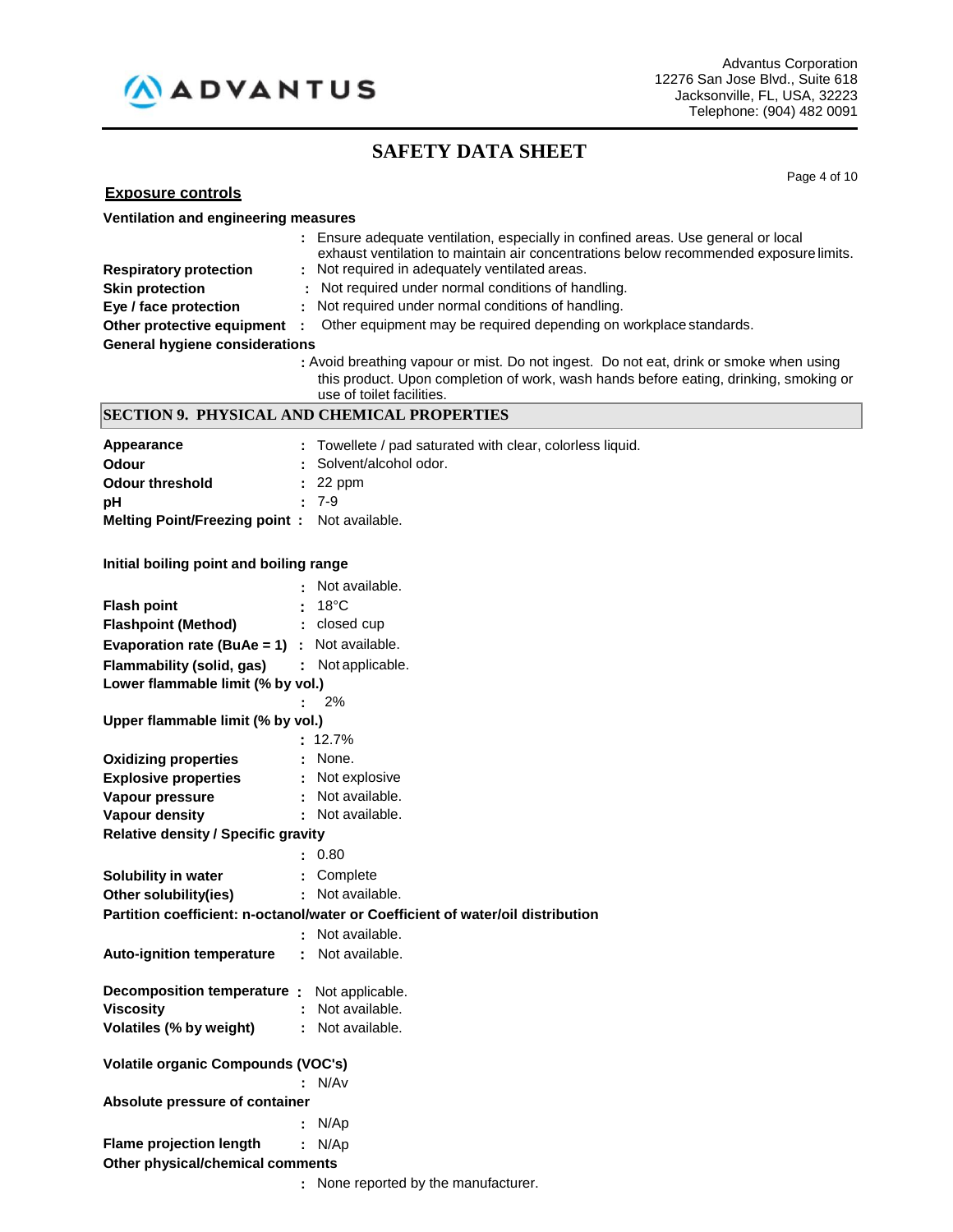

Page 5 of 10

| <b>SECTION 10. STABILITY AND REACTIVITY</b> |                                                                                                                                                                                                 |  |  |
|---------------------------------------------|-------------------------------------------------------------------------------------------------------------------------------------------------------------------------------------------------|--|--|
| <b>Reactivity</b>                           | : Not normally reactive.                                                                                                                                                                        |  |  |
| <b>Chemical stability</b>                   | : Stable under the recommended storage and handling conditions prescribed. May form<br>explosive peroxides. Rate of peroxide formation is not known.                                            |  |  |
| Possibility of hazardous reactions          |                                                                                                                                                                                                 |  |  |
|                                             | Hazardous polymerization will not occur.<br>$\sim$                                                                                                                                              |  |  |
| <b>Conditions to avoid</b>                  | : Keep away from excessive heat, open flames, sparks and other possible sources of<br>ignition. Avoid contact with incompatible materials. Do not use in areas without<br>adequate ventilation. |  |  |
| Incompatible materials                      | : Strong oxidizing agents; Strong acids; Alkali metals; Aluminum.                                                                                                                               |  |  |
| <b>Hazardous decomposition products</b>     |                                                                                                                                                                                                 |  |  |
|                                             | : None known, refer to hazardous combustion products in Section 5.                                                                                                                              |  |  |

# **SECTION 11. TOXICOLOGICAL INFORMATION**

# **Information on likely routes of exposure:**

| Routes of entry inhalation       | : NO  |
|----------------------------------|-------|
| Routes of entry skin & eye       | : YES |
| <b>Routes of entry Ingestion</b> | : NO  |

**Routes of exposure skin absorption**

**:** NO

# **Potential Health Effects:**

# **Signs and symptoms of short-term (acute) exposure**

| Sign and symptoms Inhalation |  |
|------------------------------|--|
|------------------------------|--|

|                                                  | Harmful effects are not expected under normal usage. Inhalation of high<br>concentrations may cause dizziness, disorientation, incoordination, narcosis, nausea<br>or narcotic effects. |
|--------------------------------------------------|-----------------------------------------------------------------------------------------------------------------------------------------------------------------------------------------|
| Sign and symptoms ingestion                      |                                                                                                                                                                                         |
|                                                  | : Harmful effects are not expected under normal usage. Ingestion may cause<br>gastrointestinal irritation, nausea, vomiting and diarrhea.                                               |
| Sign and symptoms skin                           | : Harmful effects are not expected under normal usage. May cause skin irritation in<br>susceptible persons. Symptoms may include mild redness and swelling.                             |
| Sign and symptoms eyes                           | : Causes eye irritation. Symptoms may include redness, pain, tearing and conjunctivitis.                                                                                                |
| <b>Potential Chronic Health Effects</b>          |                                                                                                                                                                                         |
|                                                  | : Prolonged or repeated skin contact may cause drying and irritation. Prolonged<br>overexposure may cause liver and kidney effects.                                                     |
| Mutagenicity                                     | : Not expected to be mutagenic in humans.                                                                                                                                               |
| Carcinogenicity                                  | : No components are listed as carcinogens by ACGIH, IARC, OSHA or NTP.                                                                                                                  |
| <b>Reproductive effects &amp; Teratogenicity</b> |                                                                                                                                                                                         |
|                                                  | : Not expected to have other reproductive effects.                                                                                                                                      |
| <b>Sensitization to material</b>                 | : Not expected to be a skin or respiratory sensitizer. May cause an allergic skin reaction<br>(e.g. hives, rash) in some hypersensitive individuals.                                    |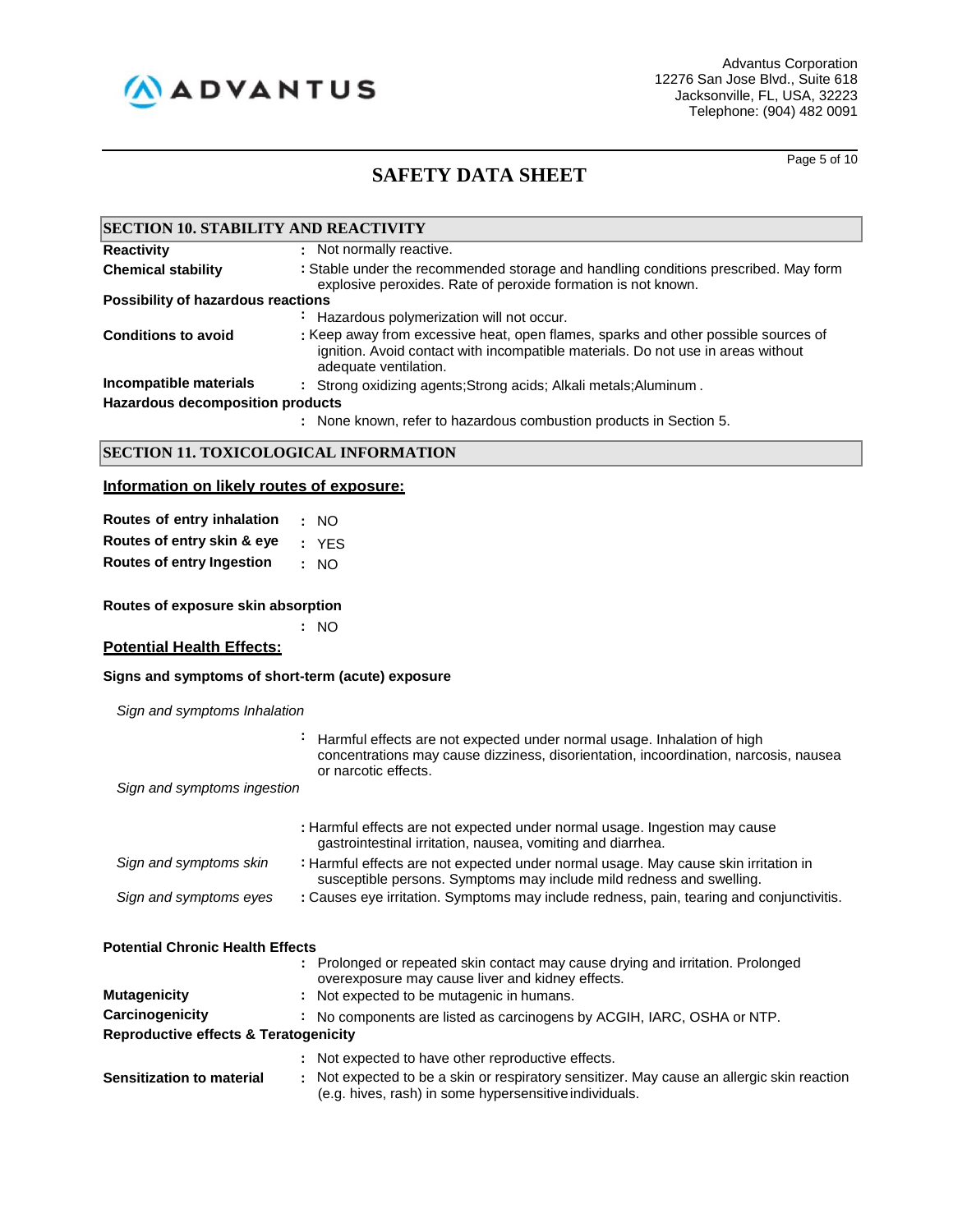

Page 6 of 10

|                                               | <b>Specific target organ effects</b> : This material is classified as hazardous under U.S. OSHA regulations (29CFR<br>1910.1200) (Hazcom 2012) and Canadian WHMIS regulations (Hazardous Products<br>Regulations) (WHMIS 2015). Classification: Specific target organ toxicity, single<br>exposure - Category 3 (narcotic effects)<br>May cause drowsiness or dizziness. |  |  |
|-----------------------------------------------|--------------------------------------------------------------------------------------------------------------------------------------------------------------------------------------------------------------------------------------------------------------------------------------------------------------------------------------------------------------------------|--|--|
| Medical conditions aggravated by overexposure | Not classified as specific target organ toxicity-repeated exposure.                                                                                                                                                                                                                                                                                                      |  |  |
| <b>Synergistic materials</b>                  | : Pre-existing skin, eye and respiratory disorders.<br>: None known or reported by the manufacturer.                                                                                                                                                                                                                                                                     |  |  |
| <b>Toxicological data</b>                     | : There is no available data for the product itself, only for the ingredients. See below for<br>individual ingredient acute toxicity data.                                                                                                                                                                                                                               |  |  |

|                      | $LC_{50}(4hr)$                  | LD <sub>50</sub> |                  |
|----------------------|---------------------------------|------------------|------------------|
| <b>Chemical name</b> | <u>inh, rat</u>                 | (Oral, rat)      | (Rabbit, dermal) |
| 2-Propanol           | 17 000 ppm (41.8 mg/L) (vapour) | 4720 mg/kg       | 12 890 mg/kg     |

## **Other important toxicologica**l **hazards**

**:** None known or reported by the manufacturer.

# **SECTION 12. ECOLOGICAL INFORMATION**

**Ecotoxicity :** Not expected to be harmful to aquatic organisms. However, this does not exclude the possibility that large or frequent spills can have a harmful or damaging effect on the environment. See the following tables for individual ingredient ecotoxicity data.

#### *Ecotoxicity data:*

| Ingredients |               |                               | <b>Toxicity to Fish</b> |                 |
|-------------|---------------|-------------------------------|-------------------------|-----------------|
|             | <b>CAS No</b> | LC50 / 96h                    | NOEC / 21 day           | <b>M</b> Factor |
| 2-Propanol  | 67-63-0       | 9640 mg/L (Fathead<br>minnow) | N/A <sub>v</sub>        | None.           |

| Ingredients | <b>CAS No</b> |                                       | <b>Toxicity to Daphnia</b> |                 |  |  |
|-------------|---------------|---------------------------------------|----------------------------|-----------------|--|--|
|             |               | EC50 / 48h                            | NOEC / 21 day              | <b>M</b> Factor |  |  |
| 2-Propanol  | 67-63-0       | > 10 000 mg/L/24hr<br>(Daphnia magna) | 30 mg/L                    | None.           |  |  |

| Ingredients | <b>CAS No</b> | <b>Toxicity to Algae</b> |                          |                 |  |  |
|-------------|---------------|--------------------------|--------------------------|-----------------|--|--|
|             |               | EC50 / 96h or 72h        | <b>NOEC / 96h or 72h</b> | <b>M</b> Factor |  |  |
| 2-Propanol  | 67-63-0       | N/Av                     | N/Av                     | None.           |  |  |

# **Persistence and degradability**

**:** Isopropanol is considered to be readily biodegradable.

**Bioaccumulation potential :** No data is available on the product itself.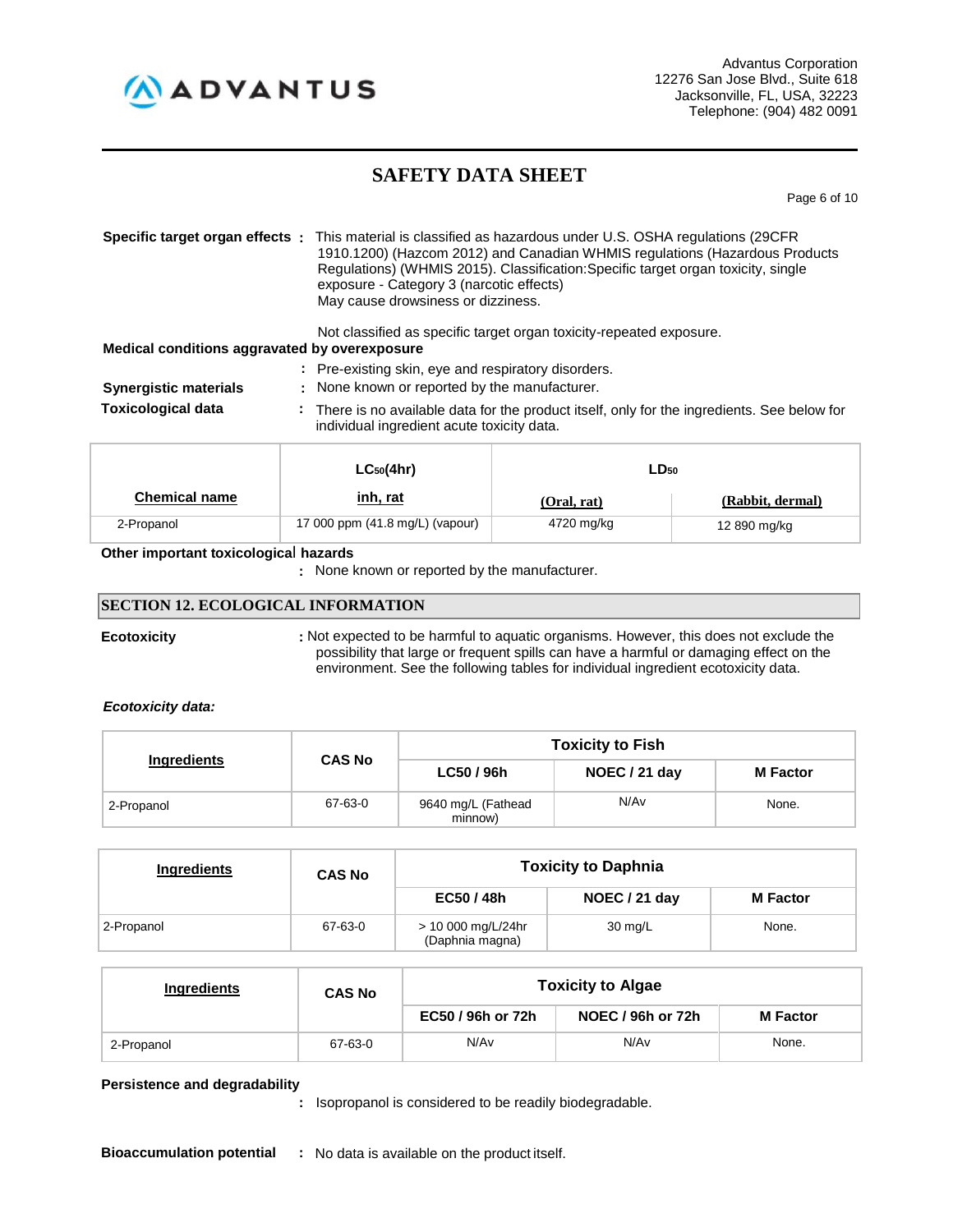

Page 7 of 10

| <b>Components</b>                          | Partition coefficient n-octanol/water (log Kow)                                                                                                                                                                                                                                         | <b>Bioconcentration factor (BCF)</b> |
|--------------------------------------------|-----------------------------------------------------------------------------------------------------------------------------------------------------------------------------------------------------------------------------------------------------------------------------------------|--------------------------------------|
| 2-Propanol (CAS 67-63-0)                   | 0.05                                                                                                                                                                                                                                                                                    | 1.0                                  |
| <b>Mobility in soil</b>                    | : No data is available on the product itself.                                                                                                                                                                                                                                           |                                      |
| <b>Other Adverse Environmental effects</b> |                                                                                                                                                                                                                                                                                         |                                      |
|                                            | : No data is available on the product itself.                                                                                                                                                                                                                                           |                                      |
| <b>SECTION 13. DISPOSAL CONSIDERATIONS</b> |                                                                                                                                                                                                                                                                                         |                                      |
| <b>Handling for Disposal</b>               | : See Section 7 (Handling and Storage) for further details.                                                                                                                                                                                                                             |                                      |
| <b>Methods of Disposal</b>                 | : Dispose in accordance with all applicable federal, state, provincial and local<br>regulations.                                                                                                                                                                                        |                                      |
| <b>RCRA</b>                                | : If this product, as supplied, becomes a waste in the United States, it may meet the<br>criteria of a hazardous waste as defined under RCRA, Title 40 CFR 261. It is the<br>responsibility of the waste generator to determine the proper waste identification and<br>disposal method. |                                      |

# **SECTION 14. TRANSPORT INFORMATION**

| <b>Regulatory</b><br><b>Information</b>              | <b>UN Number</b>                                                                                                                                                                                                           | UN proper shipping name                                                                                                                                                                                                    | <b>Transport</b><br>hazard<br>class(es) | <b>Packing</b><br>Group | Label |  |  |
|------------------------------------------------------|----------------------------------------------------------------------------------------------------------------------------------------------------------------------------------------------------------------------------|----------------------------------------------------------------------------------------------------------------------------------------------------------------------------------------------------------------------------|-----------------------------------------|-------------------------|-------|--|--|
| 49CFR/DOT                                            | UN3175                                                                                                                                                                                                                     | SOLIDS CONTAINING FLAMMABLE LIQUID, N.O.S.                                                                                                                                                                                 | 4.1                                     | Ш                       |       |  |  |
| 49CFR/DOT<br>Additional<br>information               |                                                                                                                                                                                                                            | Special provision 47 allows for UN3175, Solids, Containing flammable liquid, N.O.S. in sealed packages, containing<br>less than 10 ml to be exempted from the regulations, provided there is no free liquid in the packet. |                                         |                         |       |  |  |
| <b>ICAO/IATA</b>                                     | UN3175                                                                                                                                                                                                                     | Solids containing flammable liquid, n.o.s. (Isopropanol)                                                                                                                                                                   | 4.1                                     | Ш                       |       |  |  |
| <b>ICAO/IATA</b><br><b>Additional</b><br>information | Refer to ICAO/IATA Packing Instruction                                                                                                                                                                                     |                                                                                                                                                                                                                            |                                         |                         |       |  |  |
| <b>TDG</b>                                           | UN3175                                                                                                                                                                                                                     | 4.1<br>SOLIDS CONTAINING FLAMMABLE LIQUID, N.O.S.<br>Ш                                                                                                                                                                     |                                         |                         |       |  |  |
| <b>TDG</b><br>Additional<br>information              | Special provision 56 allows for UN3175, Solids, Containing flammable liquid, N.O.S. in sealed packages, containing<br>less than 10 ml to be exempted from the regulations, provided there is no free liquid in the packet. |                                                                                                                                                                                                                            |                                         |                         |       |  |  |

**Special precautions for user :** Keep away from heat, sparks and open flame - No smoking.

**Environmental hazards :** This product does not meet the criteria for an environmentally hazardous mixture, according to the IMDG Code. See ECOLOGICAL INFORMATION, Section 12. **Transport in bulk according to Annex II of MARPOL 73/78 and the IBC Code**

**:** Not available.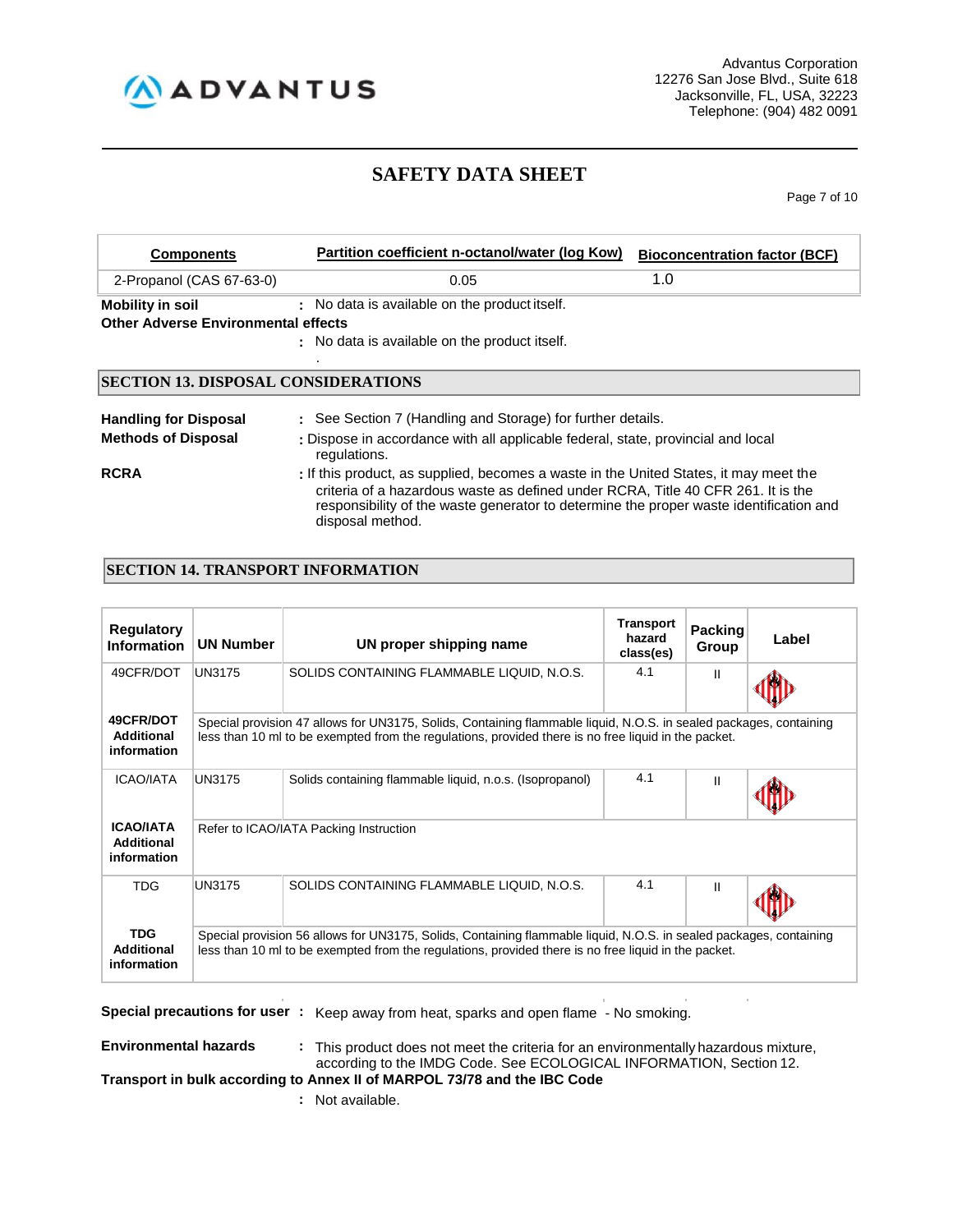AADVANTUS

Advantus Corporation 12276 San Jose Blvd., Suite 618 Jacksonville, FL, USA, 32223 Telephone: (904) 482 0091

# **SAFETY DATA SHEET**

Page 8 of 10

# **SECTION 15 - REGULATORY INFORMATION**

# **US Federal Information:**

Components listed below are present on the following U.S. Federal chemical lists:

|             |         | <b>CERCLA</b><br><b>TSCA</b><br>Reportable |                                   | <b>SARA TITLE III:</b><br>Sec. 302,<br><b>Extremely</b> | SARA TITLE III: Sec. 313, 40 CFR<br>372, Specific Toxic Chemical |                             |  |
|-------------|---------|--------------------------------------------|-----------------------------------|---------------------------------------------------------|------------------------------------------------------------------|-----------------------------|--|
| Ingredients | CAS#    | Inventory                                  | Quantity(RQ) (40<br>CFR 117.302): | <b>Hazardous</b><br>Substance, 40<br><b>CFR 355:</b>    | <b>Toxic Chemical</b>                                            | de minimus<br>Concentration |  |
| 2-Propanol  | 67-63-0 | Yes                                        | None.                             | None.                                                   | Yes                                                              | 1%                          |  |

SARA TITLE III: Sec. 311 and 312, SDS Requirements, 40 CFR 370 Hazard Classes: Flammable; Eye irritation, Specific target organ toxicity, single exposure. Under SARA Sections 311 and 312, the EPA has established threshold quantities for the reporting of hazardous chemicals. The current thresholds are 500 pounds or the threshold planning quantity (TPQ), whichever is lower, for extremely hazardous substances and 10,000 pounds for all other hazardous chemicals.

#### **US State Right to Know Laws:**

The following chemicals are specifically listed by individual States:

| Ingredients | CAS#    | <b>California Proposition 65</b> | <b>State "Right to Know" Lists</b> |     |     |                             |     |              |           |
|-------------|---------|----------------------------------|------------------------------------|-----|-----|-----------------------------|-----|--------------|-----------|
|             |         | Listed                           | <b>Type of Toxicity</b>            | CA  | МA  | <b>MN</b>                   | Ν., | <b>PA</b>    | <b>RI</b> |
| 2-Propanol  | 67-63-0 | No                               | N/Ap                               | Yes | Yes | $V_{\mathsf{e} \mathsf{s}}$ | Yes | $v_{\rm es}$ | Yes       |

# **Canadian Information:**

WHMIS Classification: Refer to Section 2 for a WHMIS Classification for this product. All ingredients are present on the DSL.

## **International Information:**

Components listed below are present on the following International Inventory list:

| <b>Ingredients</b> | CAS#    | European<br><b>EINECs</b> | Australia<br><b>AICS</b> | <b>Philippines</b><br><b>PICCS</b> | <b>Japan ENCS</b> | Korea<br><b>KECI/KECL</b> | China<br><b>IECSC</b> | NewZealand<br><b>IOC</b> |
|--------------------|---------|---------------------------|--------------------------|------------------------------------|-------------------|---------------------------|-----------------------|--------------------------|
| 2-Propanol         | 67-63-0 | 200-661-7                 | Present                  | Present                            | $(2)-207$         | KE-29363                  | Present               | HSR001180                |

# **SECTION 16. OTHER INFORMATION**

**Legend :** ACGIH: American Conference of Governmental Industrial Hygienists CA: California CAS: Chemical Abstract Services CERCLA: Comprehensive Environmental Response, Compensation, and Liability Act of 1980 CFR: Code of Federal Regulations CNS: Central Nervous System CSA: Canadian Standards Association

DOT: Department of Transportation

EPA: Environmental Protection Agency